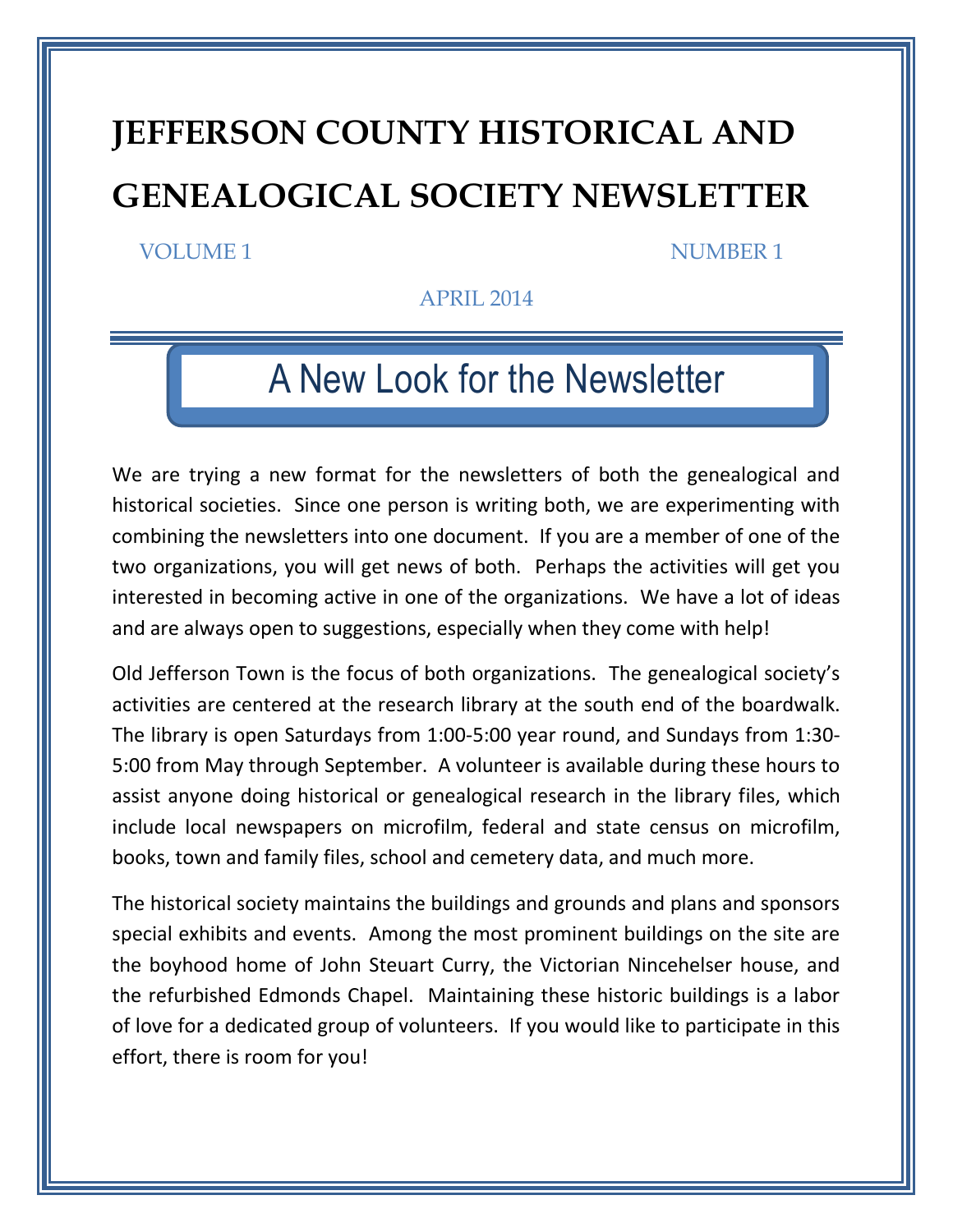



## **Stocking the Reynolds Store**

We would like to begin stocking the shelves of the Reynolds Store to reflect the items found in a general store in about 1890-1900. We welcome donations from members and other interested parties. The following list mentions some of the items a well-stocked kitchen of the period would need to purchase from a general store:*sieves, tubs, pails, rolling pins, colanders, coffee mills, kettles, ladles, granite ware dishes, churns*

We would also like to put an old (but nice) pot-bellied stove in the store, for appearance rather than use.

If you have questions about items you wish to donate, please contact Joy Lominska at 842-5697.

## **Reynolds Store Floor**

The wood floor on the Reynolds Store has buckled and needs to be renovated. JCHS has decided to level the current floor and screw it down to the joists, remove any rotted wood, then cover the old floor with a new wood floor of Douglas fir treated with oil. This will be close to the appearance of a wood floor a hundred years ago, dark and slightly oily rather than glossy with varnish. Remember when oiled sawdust was used to sweep in stores? The renovation will be authentic, safer than the current floor, and will look nice.

#### **Old Jefferson Town Gets New Sign**

The Jefferson Count Historical Society recently installed a new sign for the grounds of Old Jefferson Town. The new sign was painted by local artist René D.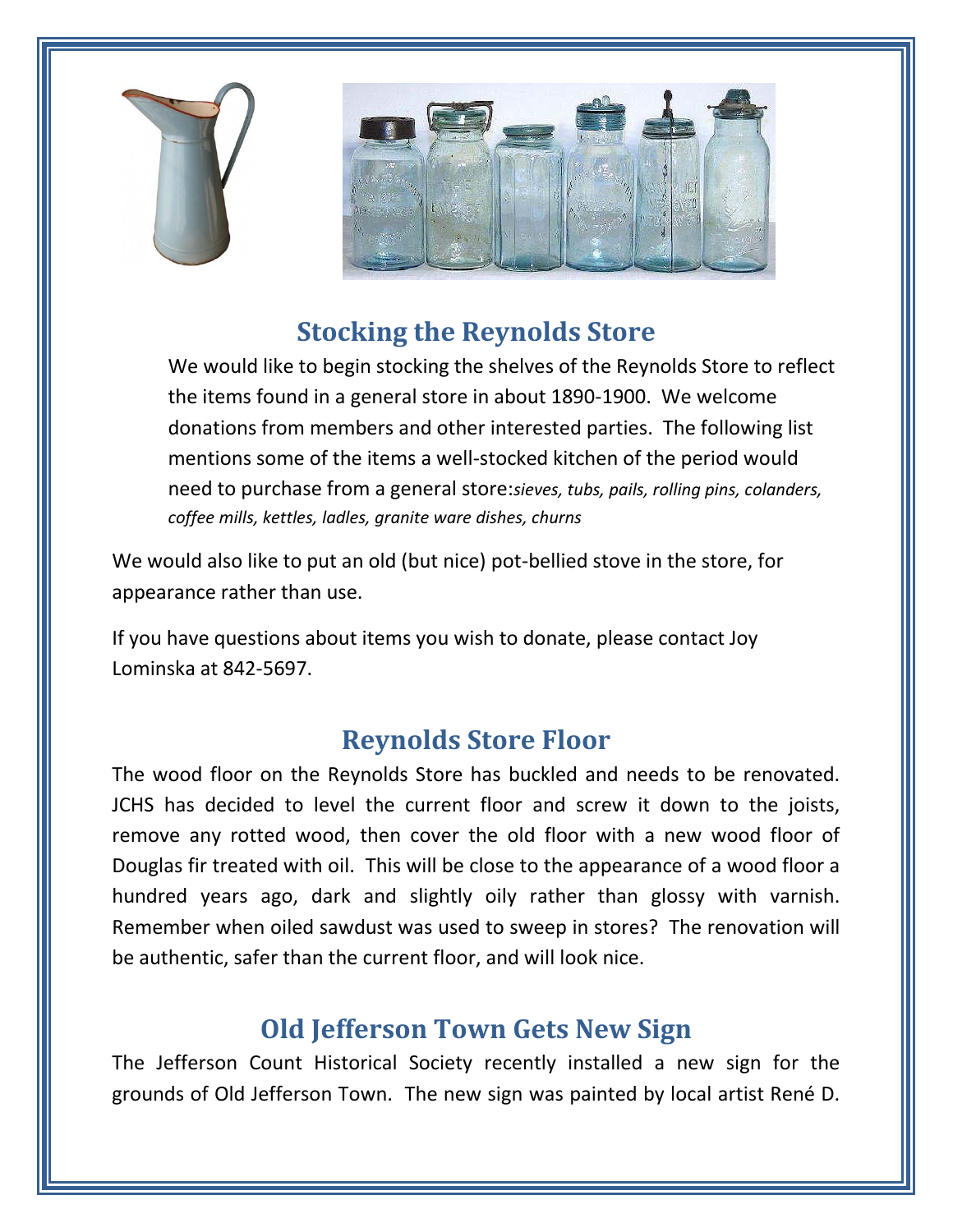

Bryant. John Bryant and Dave Ketchum of Lakewood Hills, Ozawkie, completed the installation of the sign. Coordination of the project was led by historical society president Leanne Chapman. The sign gives recognition to the newly-renovated Edmonds Chapel and the boyhood home of John Steuart Curry.



#### **Edmonds Chapel Renovations**

The Edmonds Chapel has had extensive renovations over the past year. With new paint, refinished floors, heating and air conditioning, the chapel has become a lovely setting for church services and weddings. Handcrafted display cabinets are being planned for the

entrance area. Use of the chapel can be arranged by contacting Leanne Chapman at 785-691-6751.

#### **Veterans' Display**

The historical society is planning to have a display recognizing veterans from the Jefferson County area. All veterans, regardless of their branch of service, will be recognized. We also want to be sure to recognize those that have moved to Jefferson County. The display is planned to run from Memorial Day weekend until July 4 weekend. If you know of anyone who would like to participate with pictures, artifacts, or other



memorabilia, please contact Mary Luse at 913-774-2759 or Leanne Chapman at 785-863-3257, or email miluse@gmail.com. The above picture of WWI soldier Victor L. Seagraves, from the research library files, says that he "led a patrol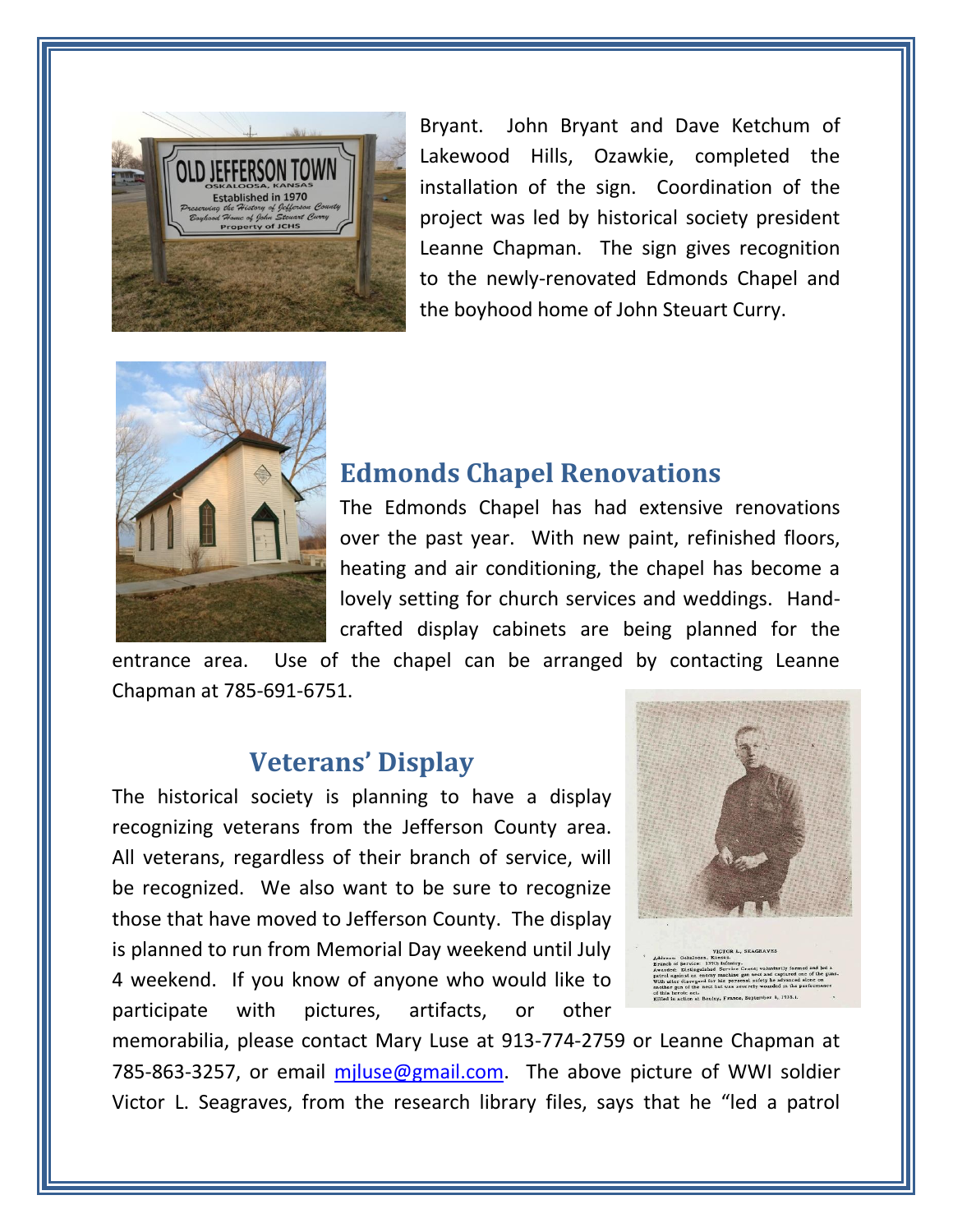against an enemy machine gun nest and captured one of the guns. With utter disregard for his personal safey he advanced alone on another gun of the nest but was severely wounded in the performance of this heroic act. Killed in action at Baulny, France, September 8, 1918."

## **2014 Events at Old Jefferson Town**

**Opening Weekend**, May 3 and 4: Curry House–County-wide school art exhibit Reynolds Store or Tibbot–Lynn Berning Ledbetter to display her work with gourds Display to recognize veterans–military memorabilia **June**–Old settlers' weekend—26,27,28 Curry House–Patty Boldridge's family will display their artwork Todd-Boldridge reunion on grounds Library–Old settlers' pictures and history on display **July–**Curry House-TBA-watch Facebook for future announcements Tibbot–Photography of the Seybold/Woodhead family **August–**Curry House–TBA Tibbot–Collections from donations Edmonds Chapel–presenter from the Kansas Humanities Council **September–**ending weekend of 27-28 Edmonds Chapel–Quilt show and christening dresses

## **Memorials**

Several members of the historical community have passed away during the last year. Memorials have been established in the names of the following:

**Richard Chapman**–additional benches for the boardwalk and new sign **Bill Rhodes**–use of funds in process **Joy Wellman**–maintenance of the Wellman School **John Zachariah**–use of funds in process Our condolences to these families, and our thanks for having chosen to remember their loved ones with gifts that will enhance Old Jefferson Town.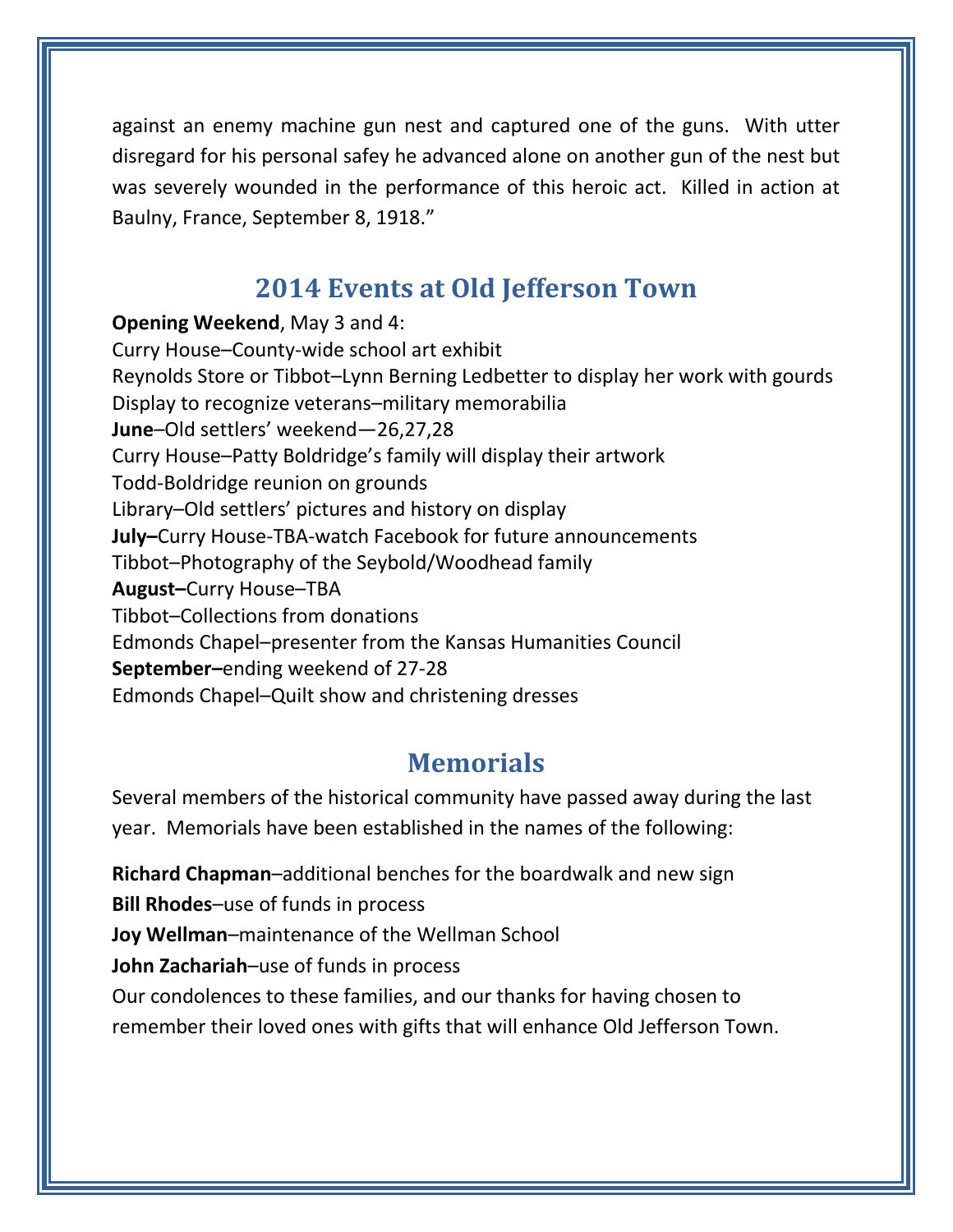## **Genealogical Society Activities**

#### **Acquisitions**

The genealogical society has entered the twenty-first century, with a projector to show photos for presentations. The projector connects to a laptop and provides a show that the whole audience can easily see. The first use was at the February meeting for a talk on finding Polish relatives given by Joy Lominska (seen at



right being greeted by a cousin in the village of Pajewo, Poland). We hope to use the projector frequently in the future.

#### **Find a Grave**

Raymond Riley, vice-president of the genealogical society, has been contributing to the records of Find a Grave. To date, he has photographed tombstones in almost all of the cemeteries in the Oskaloosa, Valley Falls, Meriden, Ozawkie, McLouth and Winchester areas. In addition, he has photographed in the Lancaster, Potter, Cummings, Arrington, Huron and Muscotah sites in Atchison County, plus selected tombstones in other cemeteries. Twenty thousand of his photographs are now online for researchers to view. This summer he plans to begin work in southern Jefferson County.

## **Recent Research Findings in the Library**

The research library gets visitors from all over Kansas, the United States, and even some foreign countries. We have resources that are difficult to find online. A recent group of researchers was searching for the surname **Schellberg** in the Valley Falls area. They found a number of family obituaries in our files, one that gave information about the family owning a jewelry store in Valley Falls for over fifty years. Using the internet to look at the Sanborn Fire Insurance map collection at KU Spencer Research Library, they found the likely location of the